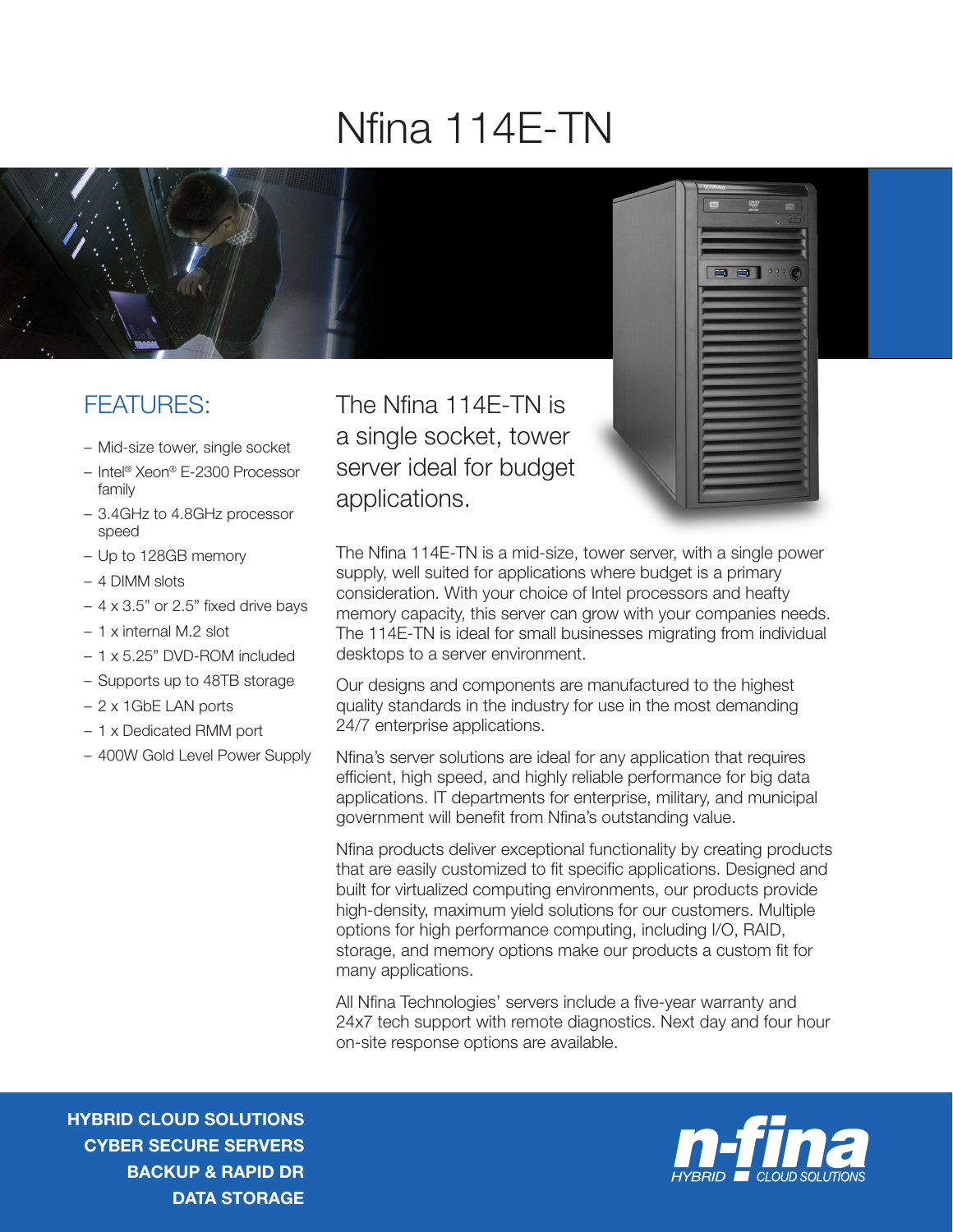## NFINA 114E-TN

| <b>SPECIFICATIONS</b> |                                                                                                                                                                                                                                                 |
|-----------------------|-------------------------------------------------------------------------------------------------------------------------------------------------------------------------------------------------------------------------------------------------|
| Form Factor           | Mid-tower, 14.25" x 7.25" x 16.75"                                                                                                                                                                                                              |
| Operating Temperature | 10°C to 35°C (50°F to 95°F)                                                                                                                                                                                                                     |
| Processor             | 1 x Intel <sup>®</sup> Xeon® Processor E-2300, 6 cores, 8 threads                                                                                                                                                                               |
| Processor Speed       | Up to 3.4GHz to 4.8GHz                                                                                                                                                                                                                          |
| CPU Cache             | Up to 12MB Intel <sup>®</sup> Smart Cache                                                                                                                                                                                                       |
| Socket                | Single Socket H4 (LGA 1151)                                                                                                                                                                                                                     |
| Memory                | 4 DIMM slots, DDR4 ECC 3200 MHz<br>128GB Max memory capacity                                                                                                                                                                                    |
| Storage               | 4 x 3.5" or 2.5" fixed SSD or HDD drive bays (2.5" requires adapter)<br>1 x internal M.2 NVMe/SSD drive (22110/2280), PCIe (optional)                                                                                                           |
| Maximum Storage       | Supports up to 64TB and 1 x 1TB M.2 SSD                                                                                                                                                                                                         |
| <b>Optical Drive</b>  | 1 x 5.25" DVD-ROM SATA drive included, 24X DVD-RW                                                                                                                                                                                               |
| Software RAID         | 0, 1, 5, 10 support                                                                                                                                                                                                                             |
| Hardware RAID         | Hardware RAID optional                                                                                                                                                                                                                          |
| Caching               | Caching options available                                                                                                                                                                                                                       |
| Input Voltage         | 100-240V @ 3-6A 50/60 Hz                                                                                                                                                                                                                        |
| Power Supply          | 400W, 80 PLUS Gold Certified                                                                                                                                                                                                                    |
| Remote Management     | IPMI 2.0, KVM over HTML5                                                                                                                                                                                                                        |
| <b>TPM</b>            | Version 2.0, optional                                                                                                                                                                                                                           |
| OS Supported          | Microsoft <sup>®</sup> Windows Server <sup>®</sup> 2016, 2019, Windows <sup>®</sup> 10,<br>VMware® ESXi™ 6.5u1, 6.7u1, Open-E® JovianDSS™ & DSS7, Red Hat® RHEL 6.9-<br>7.6, SUSE® SLES 12 SP3, Ubuntu 16x, CentOS™ 7.4, more options available |
| Certifications        | CSA Listed (Canada & USA), FCC (US), CE Marking (Canada & Europe), FCC<br>(USA), WEEE (Europe), RoHS Compliant                                                                                                                                  |
| Warranty              | 5 years                                                                                                                                                                                                                                         |